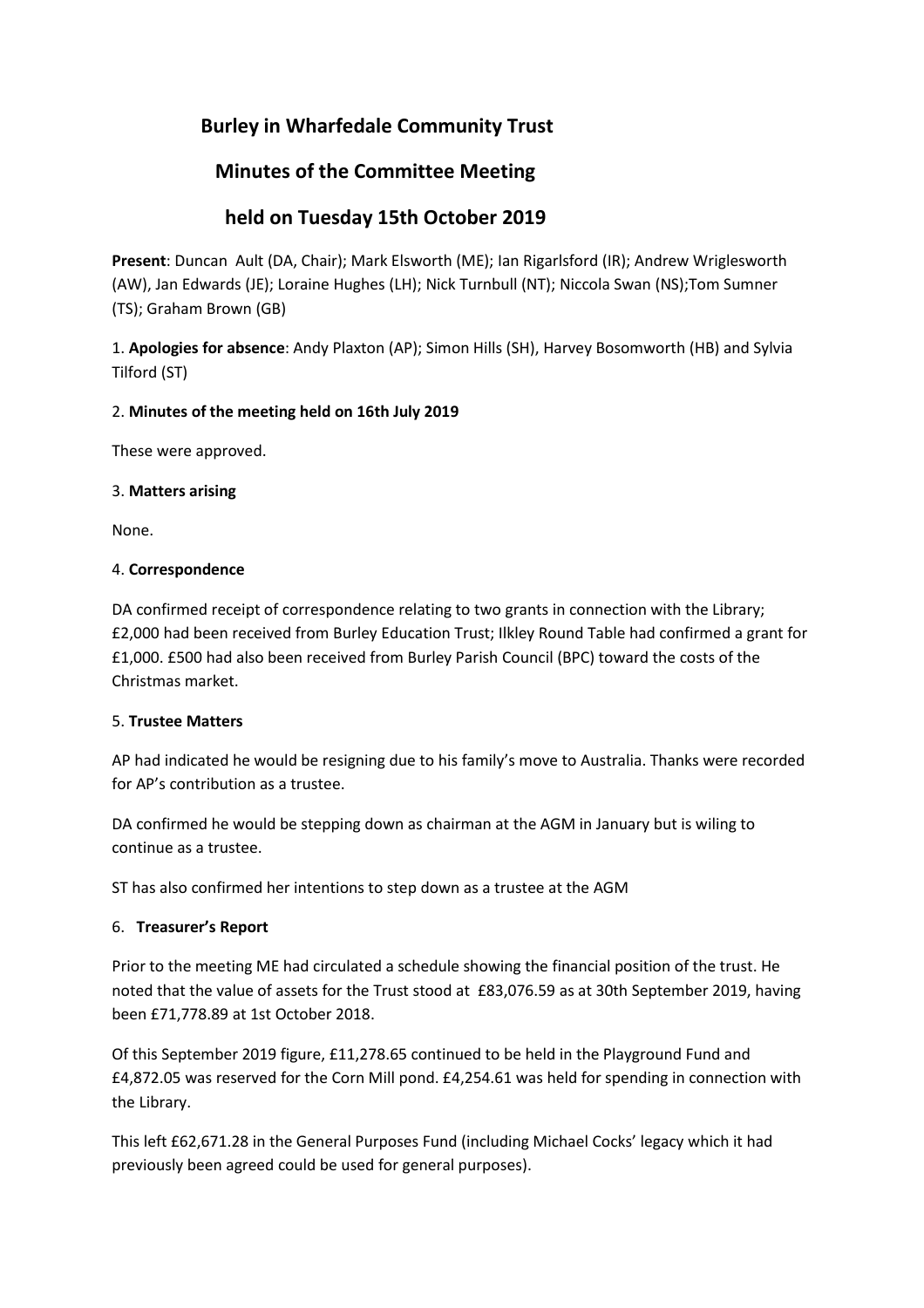Receipts since last meeting included: membership £1,964; income from Greenbelt in respect of Scalebor of £4,980; £1,000 of matched funding from Barclays; £500 donation for Cornmill pond.

The most significant outgoings since last meeting were HGM £2,650 (in connection with grounds maintenance etc at Scalebor); new collecting box costs of £168.

In terms of existing commitments, the Scouts' loan requirement had reduced to £15,000 to assist in completing outside works. £5,000 had been provisionally committed toward the new bowling club pavilion. No donation was to be made to Burley Summer festival this year. These commitments were well within available uncommitted reserves still leaving around £43,404.

There was a discussion about recognising the contribution of Terry to the village and TS will make enquiries and report back.

## 7 **Funding progress**

(a) Plastic free Burley

It was reported that £200 had been spent on catering items which had already been put to good use by Youthquake.

## (b) Bowls club

DA reported the club had now secured all necessary funds to proceed and demolition work on the existing hut and other nearby wooden building would commence in the next few weeks. Conditions relating to the proposed grant of £5,000 from BWCT had been agreed.

#### (c) Scouts

The Scouts now need a £15,000 loan, £10,000 this calendar year and £5,000 next. The loan will be paid back by March 2021 at the latest. An agreement needs to be drawn up.

(d) The request for a £250 plus VAT (i.e. £300) donation to the Burley Trojans junior football club towards the cost of the new defibrillator case, was agreed. The football club will insure and maintain the equipment.

# 8. **Possible future projects and priorities**

The list compiled at the May meeting was reviewed;

- a sum of £4,300 had now been set aside for the library to meet, for example, the cost of furniture.
- The toilet block needs to be reroofed. The building is used for storage of the Christmas lights. Quotes of between £1,680 and £2,000 had been obtained. A suggestion was that BWCT could propose to pay half if BPC could meet the other half of the cost. The building is leased from Bradford Council. It was agreed that the matter would be revisited at the meeting following the Christmas lights switch on and when BPC's new budget details were available.
- Further investigation into the provision of up to date notice boards had taken place and relevant information was reviewed and discussed. It was agreed that the notice board information should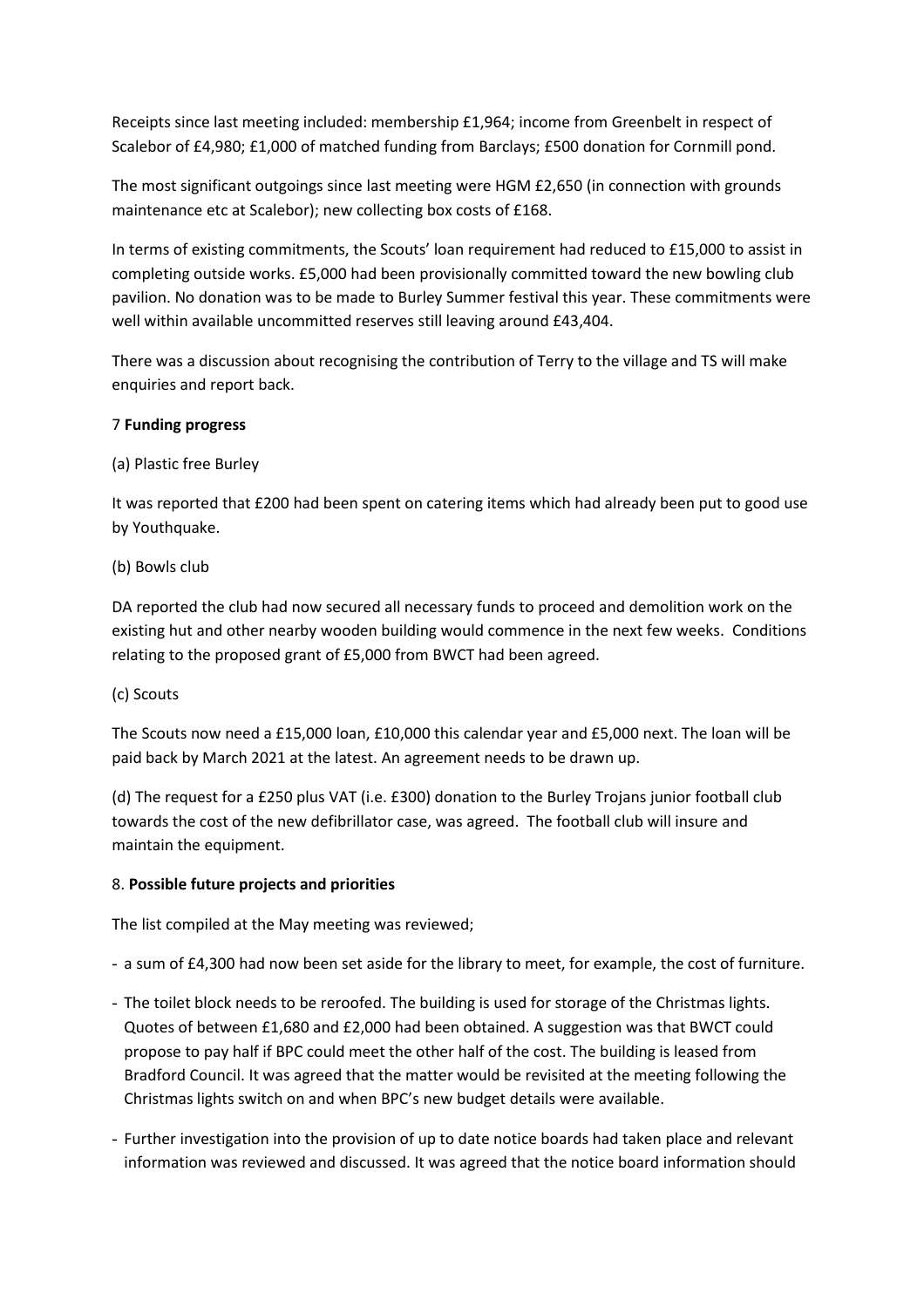not be too wordy - perhaps no more than 200/250 words? It should refer to various historical sites and possibly contain a QR code which would provide a link to the village website. The target audience would primarily be visitors. Further investigations would be undertaken by NT

- The skate park was briefly discussed and it was agreed this was a big project which might be 'somewhere down the line'. It was agreed to look at this further in the next financial year.

#### 9. **Scalebor Park**

New lease on Pavilion: The new agreement with the Football club has been finalised for commencement in October 2019. £1,400 will be paid for each of the next 5 years.

Service agreement with Greenbelt: DA was meeting the Greenbelt representative the following week and will be looking for a new 5 year agreement.

Maintenance and drainage: this has been going well

Pavilion : DA mentioned that the outside tap had now been installed. The building would need to be painted next year.

Parking: this remained an issue, with the cones not proving effective.

## 10**. Youth provision proposals**

LH updated those present as follows;

The new youth club for 11-14yr olds has its 11th session at the Queens Hall the following day. The launch went well with around 25 children in attendance. A permanent youth worker has now been allocated. Although Bradford Council's budget for next year has been halved, funding of £2,500 has been secured for a paid youth worker to 3 hours a week. Volunteer adult helpers are also still being sought.

The aim is to set up a similar group for 18-25 year olds. BADCOT have said they would fund a welcome drink for the launch event. Of funds raised, £450 out of £800 has been spent on new equipment. 6 young adults have indicated a willingness to lead the group.

Funding is also still being sought for the 14-18 group. LH mentioned that of recent exclusions from school 5 youths were from the Burley-in- Wharfedale area. A former police officer is assisting with funding. Attempts are also being made to connect with the parents of these children

LH was thanked once again for her continued efforts in all of this.

#### 11**. Playground update phase 2**

Quotes had been obtained from three companies for provision of a zip wire. DA thought that the most promising of these was a company called Playdale in Ulverston, Cumbria. The equipment provided should last for 20 years or more and would be guaranteed for 3 years. The overall cost would be around £31,000 to include a proper ground surface and other playground equipment for both 8-12yr old and older children. BWCT held around £11,500 and a tentative suggestion was that a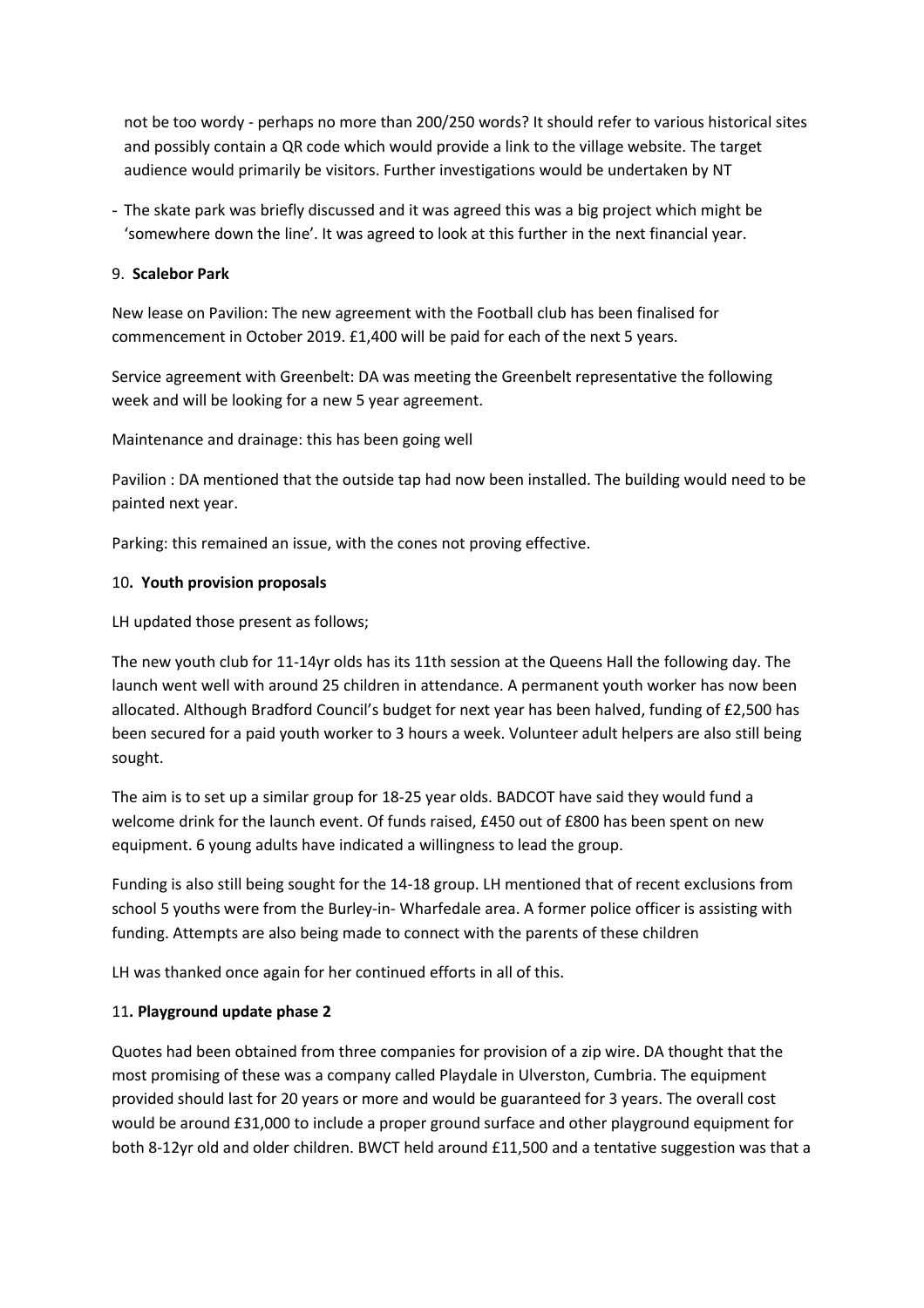further £10,000 be put into the project if BPC could put in the other £10,000. This may need to wait until BPC's next financial year. BPC would conduct the purchase and deal with ongoing maintenance.

# 12**. Membership for 2019/20**

The new membership count stands at 914, with 459 households signed up. 64 memberships had expired and would need to be deleted from the database.

# **13. Marketing: general publicity, especially for membership and events.**

The last online newsletter had been sent on 3rd of September. A new Parish newsletter was being published shortly;

NS continues to add photos and stories on to the Facebook page when available and will promote the Christmas lights and market, which occur at end of November.

# **14. Burley Website**

In HB's absence it was reported that this was still a work in progress, but should be ready for the New year.

It was suggested also that social media was now taking over from websites in terms of communications for the general public.

ADW queries whether the website was 'secure' as if not certain we search engines may not allow access**.**

# **15. Christmas Lights and Christmas Market:**

DA has mentioned the 35 new collection boxes which would be allocated to various shops and pubs etc. Otherwise a lot of preparation was underway including collection of fees from stall holders. There were traffic issues and contact would need to be made with the community police. DA trustees and other volunteers would be needed from 2pm on the day to shake buckets etc. The lights would be put up from 1 November onwards.

# 16. **Duck Race 2020**

TS will confirm the date in due course. It was noted that Father's day fell on the 21 June which had been a chosen occasion in some previous years.

# **17. The Roundhouse : update**

The top of the garden needs clearing and replanting with a new path. The Roundhouse needs attention as it is still leaking through the gutters (a BPC) responsibility.

# **18. Pudding Tree garden/ Jubilee Garden: updates**

A gate had been added near stream to enable easier access when appropriate.